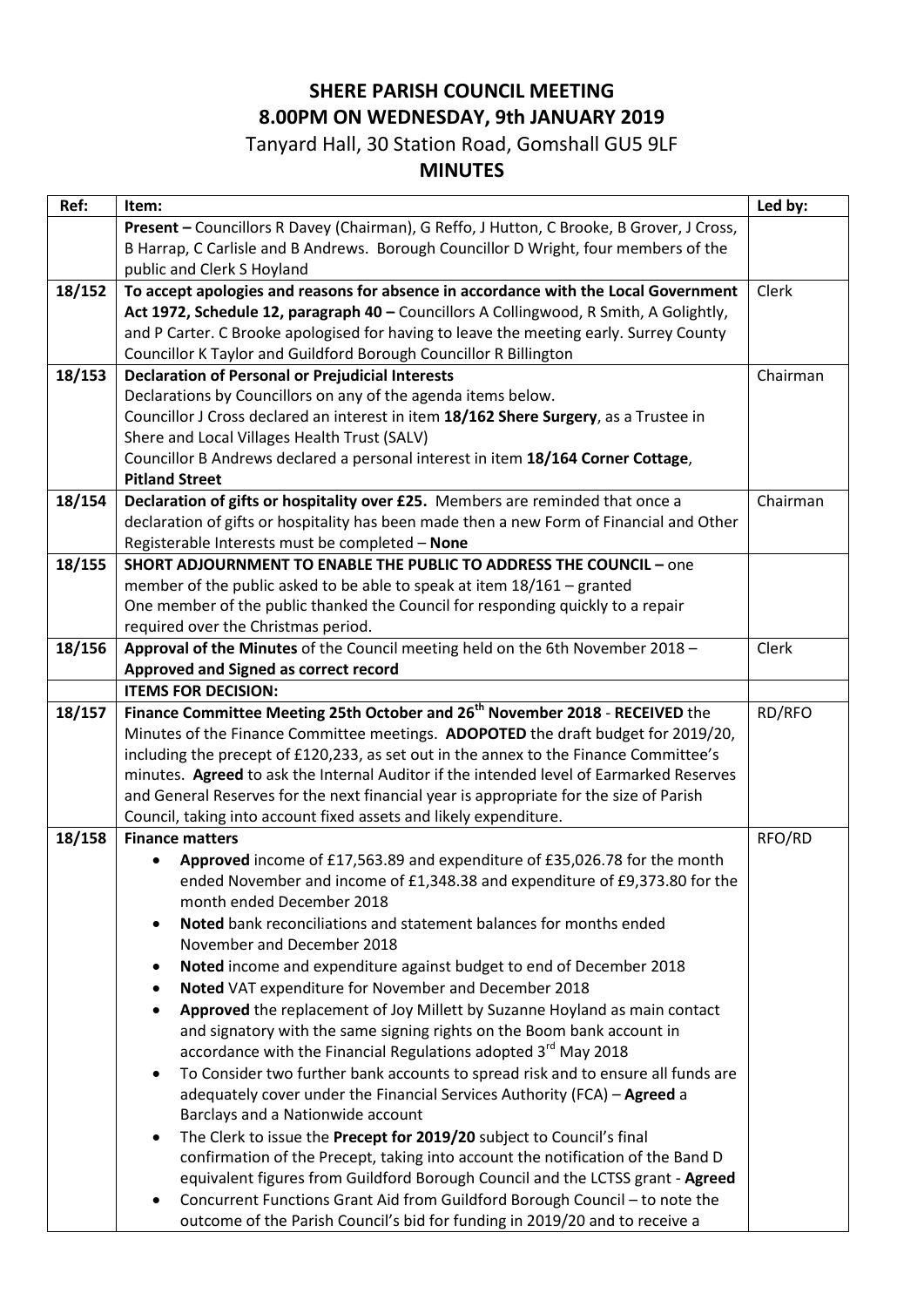|        |                                         | position report on grants to be claimed from previous years - Noted                                                                                  |           |
|--------|-----------------------------------------|------------------------------------------------------------------------------------------------------------------------------------------------------|-----------|
|        | $\bullet$                               | Parish Audit 2018/19:                                                                                                                                |           |
|        | а.                                      | Noted the internal auditor's report of his interim audit on 29th October 2018                                                                        |           |
|        |                                         | and update from the Clerk/RFO                                                                                                                        |           |
|        | b.                                      | The Council Confirmed that it has maintained an adequate system of internal                                                                          |           |
|        |                                         | control during the current year, including measures designed to prevent and                                                                          |           |
|        |                                         | detect fraud and corruption.<br>The Council Confirmed that it has maintained throughout the year an adequate                                         |           |
|        | c.                                      | and effective system of internal audit of the council's accounting records and                                                                       |           |
|        |                                         | control system and carried out a review of its effectiveness, i.e.:                                                                                  |           |
|        |                                         | 1. the scope of the internal audit has been discussed with the full Council and                                                                      |           |
|        |                                         | the internal auditor to ensure that the audit covers all the relevant risk                                                                           |           |
|        |                                         | areas:                                                                                                                                               |           |
|        |                                         | 2. the internal auditor is sufficiently independent of the Council's financial                                                                       |           |
|        |                                         | controls and procedures and is unbiased and objective:                                                                                               |           |
|        |                                         | 3. that the internal auditor has sufficient knowledge to be able to carry out the                                                                    |           |
|        |                                         | audit and to give an objective view on whether the financial controls and                                                                            |           |
|        |                                         | procedures meet the needs of the Council:                                                                                                            |           |
|        |                                         | 4. That the relevant responsibilities of Members, Clerk/RFO and Internal                                                                             |           |
|        |                                         | Auditor are defined.                                                                                                                                 |           |
|        |                                         | Approved all standing orders and direct debits                                                                                                       |           |
|        |                                         | Noted the Parish Council's external auditor for 2018/19 will be PFK Littlejohn                                                                       |           |
|        |                                         | <b>LLP</b>                                                                                                                                           |           |
|        | $\bullet$                               | To consider amendments to the Financial Regulations in allow for electronic                                                                          |           |
|        |                                         | banking - Agreed                                                                                                                                     |           |
|        |                                         | Internal Auditor - review of fees for 2019/20 - Agreed to remain with Mark                                                                           |           |
| 18/159 |                                         | Mulberry for 2019/20<br>Peaslake Farm - to receive feedback on the Peaslake Farm public consultation from                                            | <b>RD</b> |
|        |                                         | Greenoak Housing Association and to Ratify the final design - Ratified that the                                                                      |           |
|        |                                         | courtyard design is the preferred option, subject to addressing the specific points in the                                                           |           |
|        |                                         | feedback from the consultation. It was Agreed to write to Greenoak Housing Association                                                               |           |
|        |                                         | requesting the formal responses from the concerns raised at the public consultation and                                                              |           |
|        |                                         | that these needed to be provided a week before the Peaslake Farming Steering                                                                         |           |
|        |                                         | Committee meeting on the 30 <sup>th</sup> January 2019. Agreed that the meeting would also                                                           |           |
|        |                                         | include a timetable of key dates (specifically the planning submission date) and meetings                                                            |           |
|        | for the year to prevent further delays. |                                                                                                                                                      |           |
| 18/160 |                                         | Art Group, Tanyard Hall - to consider reducing/waive the hire fee for the hall for a                                                                 | RFO/RD    |
|        |                                         | respite social art group - Agreed a reduce rate of £20 per session                                                                                   |           |
| 18/161 |                                         | Shere Car Park $-$ A short address was given by a member of the public as agreed at the                                                              | Clerk     |
|        |                                         | beginning of the meeting                                                                                                                             |           |
|        |                                         | to consider a request from a member of the public to remove the barriers                                                                             |           |
|        |                                         | preventing free movement in a circle around the car park - Agreed                                                                                    |           |
|        |                                         | consideration of quote for white lines on the barriers to denote parking spaces<br>- Agreed £160 + VAT (Road Traffic Regulation Act 1984, ss.57, 63) |           |
| 18/162 |                                         | Shere Surgery - Received a letter requesting help in the following areas:                                                                            | ALL       |
|        | $\bullet$                               | Potential funding streams for the increased demand for services generally and                                                                        |           |
|        |                                         | increase in population                                                                                                                               |           |
|        | ٠                                       | Inadequate volume of parking                                                                                                                         |           |
|        | $\bullet$                               | Inadequate disabled parking                                                                                                                          |           |
|        |                                         | Disabled access from the car park to the surgery and condition of the footpath                                                                       |           |
|        |                                         | When the surgery building was built, it was Noted that the patient roll was                                                                          |           |
|        |                                         | approximately 4000 people and that this has now increased to approximately 8000. This                                                                |           |
|        |                                         | had led to an increase in demand for services and staff and as a result the building is                                                              |           |
|        |                                         | now up to capacity. Guildford Borough Councillor suggested approaching the Clinical                                                                  |           |
|        |                                         | Commissioning Group for additional support to extend the building.                                                                                   |           |
|        |                                         | It was Noted that a site meeting had taken place with the Shere Surgery Practice                                                                     |           |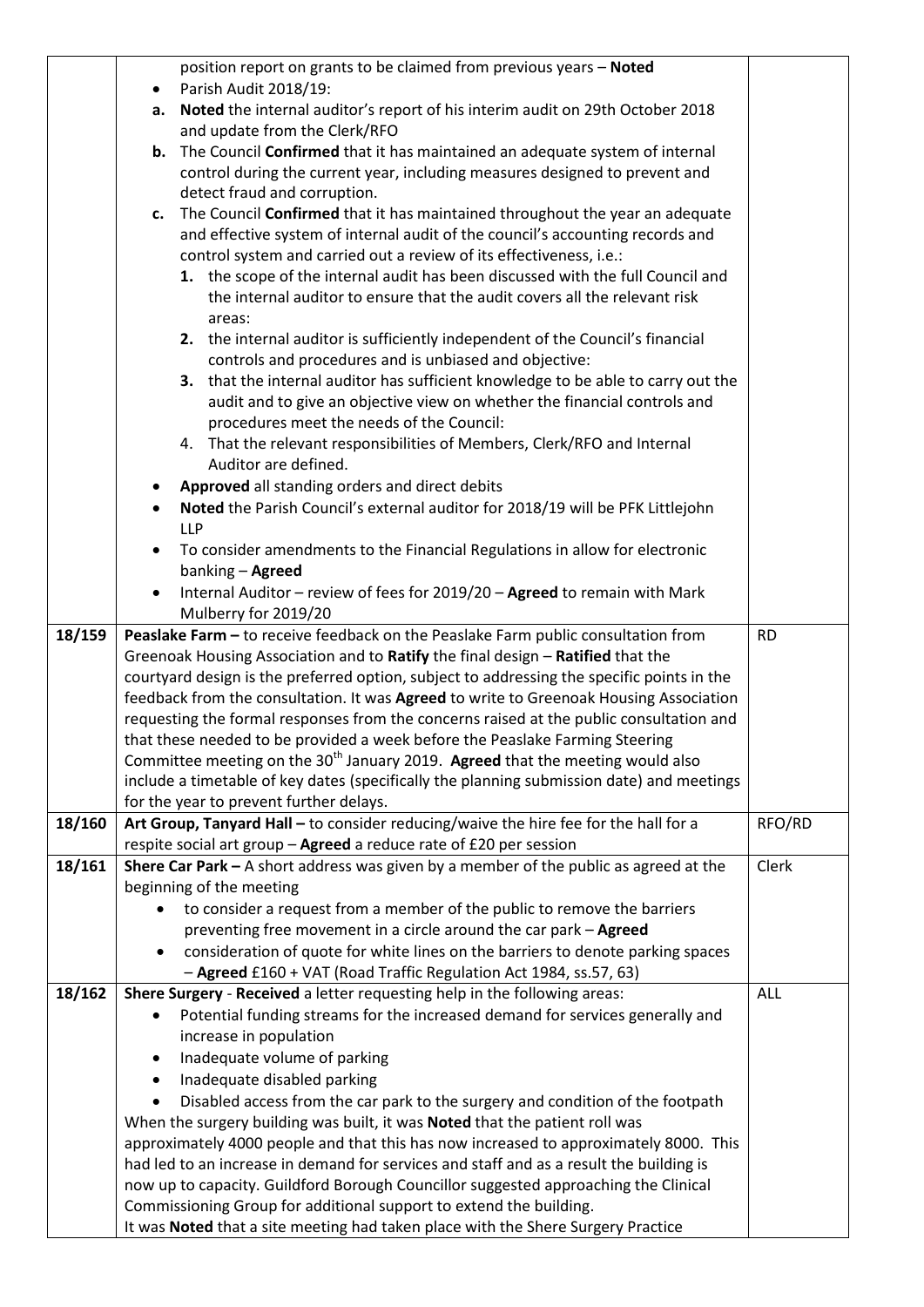|        | Manager, Surrey County Council (SCC) and the Parish Council. SCC agreed the need for       |             |  |  |  |
|--------|--------------------------------------------------------------------------------------------|-------------|--|--|--|
|        | levelling /building up the path, smoothing over tree roots outside the surgery and by the  |             |  |  |  |
|        | bus stop and a new drain at the bus stop to prevent flooding. However, they indicated      |             |  |  |  |
|        | that there would be little or no funds for the project in the next financial year and will |             |  |  |  |
|        |                                                                                            |             |  |  |  |
|        | send a rough estimation of cost to the Parish Council for consideration.                   |             |  |  |  |
|        | With regards to the parking the following was Noted:                                       |             |  |  |  |
|        | 1. It was reported that the surgery would like to extend the car park between the          |             |  |  |  |
|        | existing parking and the building, to create new parking for general use and new           |             |  |  |  |
|        | disabled bays and that quotes would be forthcoming.                                        |             |  |  |  |
|        | To increase the number of parking spaces in the existing car park, it was<br>2.            |             |  |  |  |
|        | suggested that members of staff could park either in the village car park or along         |             |  |  |  |
|        | the road. Alternatively, to approach Shere Manor Estate for permission to use              |             |  |  |  |
|        | land further from the surgery building for staff parking.                                  |             |  |  |  |
|        | 3. A review of the layout of the car park could also provide additional spaces.            |             |  |  |  |
|        | Double yellow lines painted across the patient drop off area (private land) would<br>4.    |             |  |  |  |
|        | discourage parking there - Agreed £80 (Road Traffic Regulation Act 1984, ss.57,            |             |  |  |  |
|        | 63)                                                                                        |             |  |  |  |
|        | 5. To consider gravel pathways across the verge to improve access from the road            |             |  |  |  |
|        | to the surgery                                                                             |             |  |  |  |
| 18/163 | Peaslake Fair parking - to consider the request to use the fields at Peaslake Farm for     | <b>GR</b>   |  |  |  |
|        | parking for the 2019 fair - Agreed subject to weather and ground conditions and the        |             |  |  |  |
|        | possible use of matting if required.                                                       |             |  |  |  |
| 18/164 | Corner Cottage, Pitland Street, Holmbury St Mary - to consider an application for an       | BA/RS/CC    |  |  |  |
|        | easement across the manorial waste on Horsham Road B2126 - Agreed in principle             |             |  |  |  |
|        | subject to the following :                                                                 |             |  |  |  |
|        | <b>Obtaining Planning Permission</b><br>$\bullet$                                          |             |  |  |  |
|        | Covering the Council's legal costs<br>٠                                                    |             |  |  |  |
|        | All claims to the existing access route are relinquished<br>٠                              |             |  |  |  |
|        |                                                                                            |             |  |  |  |
|        | Existing bridge over the ditch and the hardstanding on the verge are removed<br>$\bullet$  |             |  |  |  |
|        | The new access will only be used for Corner Cottage and not for any separate<br>$\bullet$  |             |  |  |  |
|        | dwelling or other separate premises established within the current curtilage               |             |  |  |  |
|        | No parking on the verge whether on the location of the current access or the<br>$\bullet$  |             |  |  |  |
|        | new access                                                                                 |             |  |  |  |
|        | The applicant to establish the location of any infrastructure (cables, water               |             |  |  |  |
|        | mains, drains etc.) and to ensure that these are safely provided for in any works          |             |  |  |  |
|        | in creating a new access or removing the old one.                                          |             |  |  |  |
| 18/165 | Grievance Policy, Disciplinary Policy and Performance Management Policy - Adopted          | GR/JC/Clerk |  |  |  |
|        | and thanks was given to Councillors G Reffo and J Cross for their work on the              |             |  |  |  |
|        | amendments                                                                                 |             |  |  |  |
| 18/166 | Prudential RideLondon - report on the site meeting 4/12/18 and consideration of the        |             |  |  |  |
|        | request to use the Manorial waste on Horsham Road - Agreed and a small hire fee has        |             |  |  |  |
|        | been accepted by the Council of £250 for this year and a backdated payment of £250 for     |             |  |  |  |
|        | last year. The Council rigorously stated that the detrimental impact that the race has on  |             |  |  |  |
|        | the community and the small fee in no way compensates residents for the disruption.        |             |  |  |  |
|        | The Council expressed particular annoyance that despite the inconvenience, the             |             |  |  |  |
|        | application for support to re-build the swimming pool was declined by the London           |             |  |  |  |
|        | Marathon Charitable Trust.                                                                 |             |  |  |  |
| 18/167 | Shere Pool - to receive an update - Swimming Pool Committee (SSPC) Chairman and            |             |  |  |  |
|        | Treasurer gave an update on the preferred current plan of repairs/improvements for the     |             |  |  |  |
|        | swimming pool. They confirmed that the SSPC unanimously agreed with the following          |             |  |  |  |
|        | two phase plan:                                                                            |             |  |  |  |
|        | Phase 1. Levelling of the pool and reconfiguration of external pipework and<br>$\bullet$   |             |  |  |  |
|        | skimmers; plus obtaining planning permission for the plant room extension/                 |             |  |  |  |
|        | rebuild - £73.4k excluding VAT, to be completed before the start of the 2019               |             |  |  |  |
|        | swimming season in May                                                                     |             |  |  |  |
|        | Phase 2. Extension/rebuild of plant room and installation of upgraded filter<br>$\bullet$  |             |  |  |  |
|        |                                                                                            |             |  |  |  |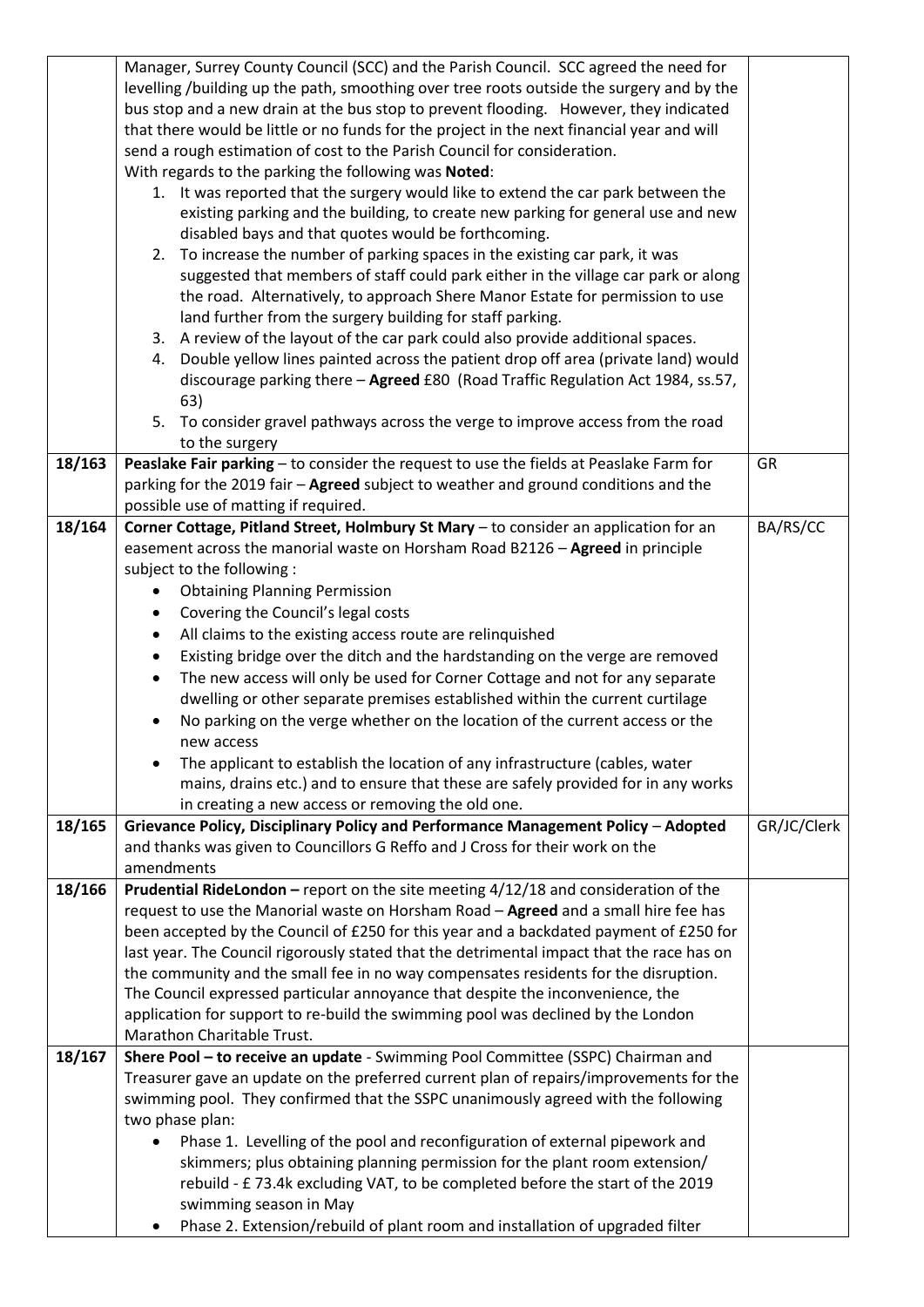|        | systems, pumps and internal - £57k excluding VAT, between October and the                                                                              |       |
|--------|--------------------------------------------------------------------------------------------------------------------------------------------------------|-------|
|        | start of the following swimming season, in May 2020                                                                                                    |       |
|        | SSPC asked Shere Parish Council to commit the £20,000 which was provisionally                                                                          |       |
|        | earmarked for the re-build of the pool, to the new revised project and for the project to                                                              |       |
|        | be managed by Shere Parish Council with the SSPC providing the bulk of the funding.                                                                    |       |
|        | Concerns were raised over this use of funds (including whether a re-build would still be                                                               |       |
|        | required in the next few years), the process and the speed under which it would have to                                                                |       |
|        | be undertaken for the first phase to be completed by May 2019. It was Agreed to hold a                                                                 |       |
|        | sub-committee meeting to urgently consider the SSPC request.                                                                                           |       |
| 18/168 | Surrey Hills Management Plan Survey - to consider making a response                                                                                    |       |
|        | www.surreyhills.org/board/have-your-say/ - it was Noted that individual councillors                                                                    |       |
|        | would make a response.                                                                                                                                 |       |
| 18/169 | Police Matters - to consider any matters that need to be brought to the attention of the                                                               | All   |
|        | Police - None                                                                                                                                          |       |
|        | <b>ITEMS TO NOTE:</b>                                                                                                                                  |       |
| 18/170 | Telecoms Mast, Holmbury St Mary - Noted the lease with Cornerstone                                                                                     | Clerk |
|        | Telecommunications Infrastructure Limited had been completed and monies had been                                                                       |       |
|        | received.                                                                                                                                              |       |
| 18/171 | Healthwatch Surrey - Community Cash Fund Launch - Noted applications opened in                                                                         | Clerk |
|        | January 2019 to help small groups start projects which improve health and wellbeing in                                                                 |       |
|        | their local community. Grants available up to £1,500. For more information go to:                                                                      |       |
|        | https://www.healthwatchsurrey.co.uk/our-work/community-cash-fund/                                                                                      |       |
| 18/172 | Surrey County Council Consultations - Noted the consultations were forwarded to                                                                        |       |
|        | Councillors for their consideration and comments and the Parish Council has now made                                                                   |       |
|        | a formal response.                                                                                                                                     |       |
| 18/173 | Councillors' Business (for noting or including on the agenda for the next meeting)                                                                     | All   |
|        | <b>B Andrews:</b>                                                                                                                                      |       |
|        | Suggested to keep the remembrance 'Tommy' silhouettes for consideration to<br>$\bullet$                                                                |       |
|        | use again next year. Agreed Holmbury St Mary to store one and the Shere and                                                                            |       |
|        | Gomshall silhouettes to be stored in the Old Fire Station.                                                                                             |       |
|        | Requested Holmbury St Mary football lease go on the General Purposes Agenda                                                                            |       |
|        | A tree bough needed removing from the manorial waste in Holmbury St Mary                                                                               |       |
|        | <b>G</b> Reffo:                                                                                                                                        |       |
|        | Requested an update on - improving the flow of water from the Hurtwood along<br>$\bullet$                                                              |       |
|        | the cemetery path to the centre of Peaslake. It was Noted that this was on the                                                                         |       |
|        | next General Purposes Committee (GPC) Agenda                                                                                                           |       |
|        | Agreed to liaise with the Clerk the following morning to ensure current highway<br>$\bullet$                                                           |       |
|        | and rights of ways concerns were on the next GPC agenda<br>J Cross - reported that the bollards for restricting parking are not out in Shere and could |       |
|        | they be replaced. It was Noted that consideration of new bollards is on the next GPC                                                                   |       |
|        | agenda.                                                                                                                                                |       |
|        | C Carlisle - reported that there was some building waste on the Green in Holmbury St                                                                   |       |
|        | Mary - it was Agreed to write a letter requesting that the Green is fully restored when                                                                |       |
|        | the works are completed                                                                                                                                |       |
|        | <b>B</b> Grover:                                                                                                                                       |       |
|        | Requested that the well wall is added to the next agenda. Noted that the corner<br>٠                                                                   |       |
|        | of the wall had been hit again and had been cosmetically repaired.                                                                                     |       |
|        | The Library committee laptop needs a solid state drive to improve speed and<br>$\bullet$                                                               |       |
|        | asked the Council to fund it.                                                                                                                          |       |
|        | R Davey - Requested that repairs to the slats on the Ford bridge be added under                                                                        |       |
|        | Highway Issues to the GPC agenda                                                                                                                       |       |
|        | General - to chase up the position of the Holmbury St Mary traffic management scheme                                                                   |       |
| 18/174 | Clerk's Report (for noting, delegation to the Clerk or inclusion on the next agenda)                                                                   | Clerk |
|        | Surrey Police invited the public to complete a short online survey on whether or<br>$\bullet$                                                          |       |
|        | not they would support a £24 increase a year based on a Band D property -                                                                              |       |
|        | deadline 28 <sup>th</sup> January                                                                                                                      |       |